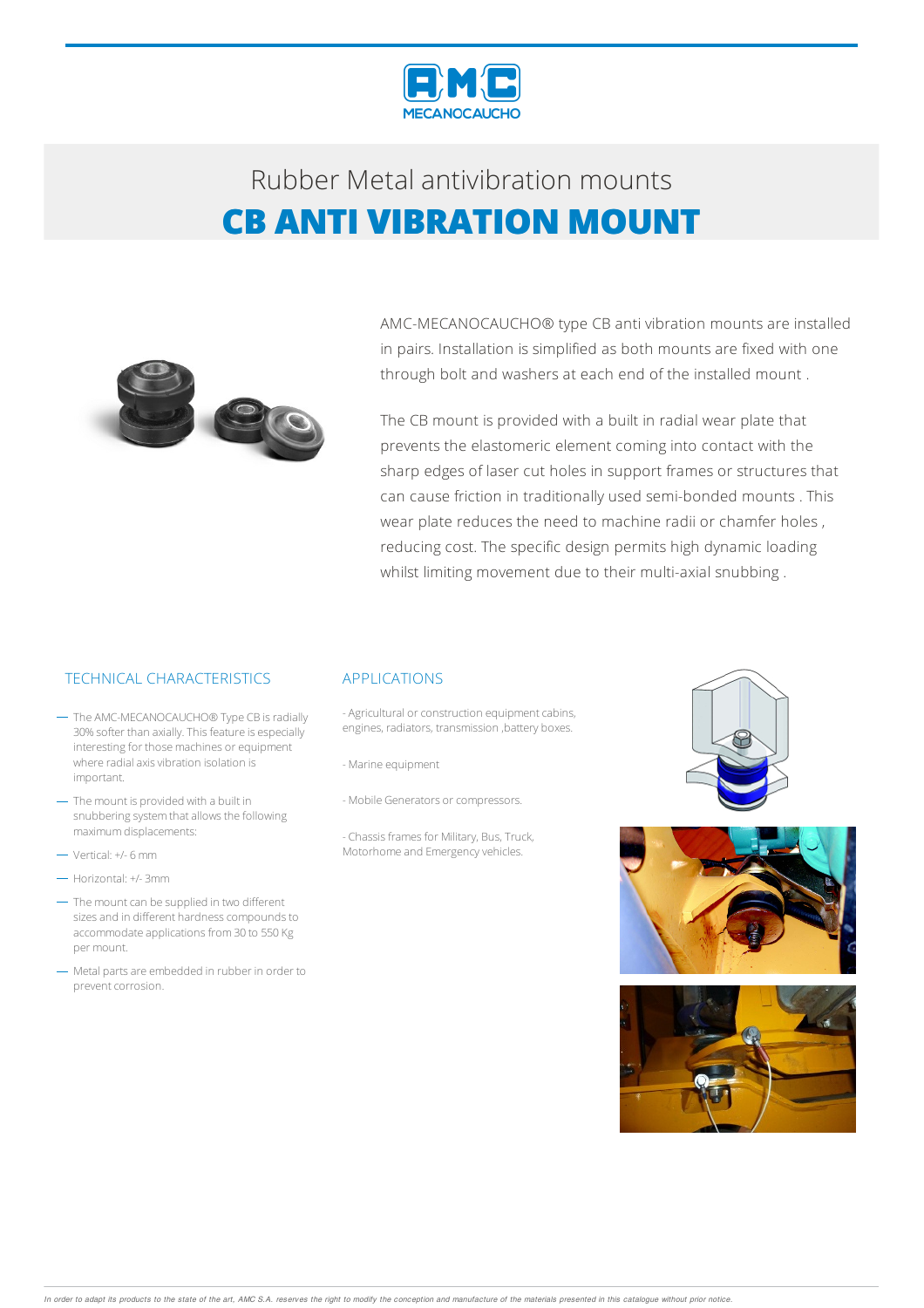

# Rubber Metal antivibration mounts **CB ANTI VIBRATION MOUNT**

DRAWINGS





### DIMENSIONS

| <b>Type</b>   | A<br>(mm.) | B<br>(mm.) | $\epsilon$<br>(mm.) | D<br>(mm.) | Ε<br>(mm.) | F<br>(mm.) | $\mathbf Q$<br>(mm.) | T<br>(Max.) | т<br>(Min.) | Weight<br>$(g\bar{r})$ | <b>WASHER</b> | <b>Shore</b> | Max. Load<br>(kg.) | Code   |
|---------------|------------|------------|---------------------|------------|------------|------------|----------------------|-------------|-------------|------------------------|---------------|--------------|--------------------|--------|
| CB 60         | 66         | 34,5       | 16,5                | 39,5       | 16         | 28         | 40                   | 20          | 20          | 140                    | 606130        | 45 Sh        | 70                 | 156011 |
|               |            |            |                     |            |            |            |                      |             |             |                        |               | 55 Sh        | 120                | 156013 |
|               |            |            |                     |            |            |            |                      |             |             |                        |               | 65 Sh        | 170                | 156014 |
| CB 65         | 65,5       | 38         | 18,9                | 40,5       | 19         | 29         | 41                   | 20          | 20          | 175                    | 706004        | 45 Sh        | 70                 | 156031 |
|               |            |            |                     |            |            |            |                      |             |             |                        |               | 55 Sh        | 120                | 156032 |
|               |            |            |                     |            |            |            |                      |             |             |                        |               | 65 Sh        | 170                | 156033 |
| <b>CB 80</b>  | 80         | 37         | 16,5                | 37,5       | 18,5       | 32,5       | 39                   | 20          | 18          | 242                    | 608074        | 45 Sh        | 90                 | 156001 |
|               |            |            |                     |            |            |            |                      |             |             |                        |               | 55 Sh        | 140                | 156002 |
|               |            |            |                     |            |            |            |                      |             |             |                        |               | 65 Sh        | 200                | 156003 |
| <b>CB 110</b> | 109        | 47         | 22,5                | 56,5       | 27,5       | 40         | 57                   | 25          | 25          | 630                    | 610032        | 45 Sh        | 235                | 156021 |
|               |            |            |                     |            |            |            |                      |             |             |                        |               | 55 Sh        | 375                | 156022 |
|               |            |            |                     |            |            |            |                      |             |             |                        |               | 65 Sh        | 550                | 156023 |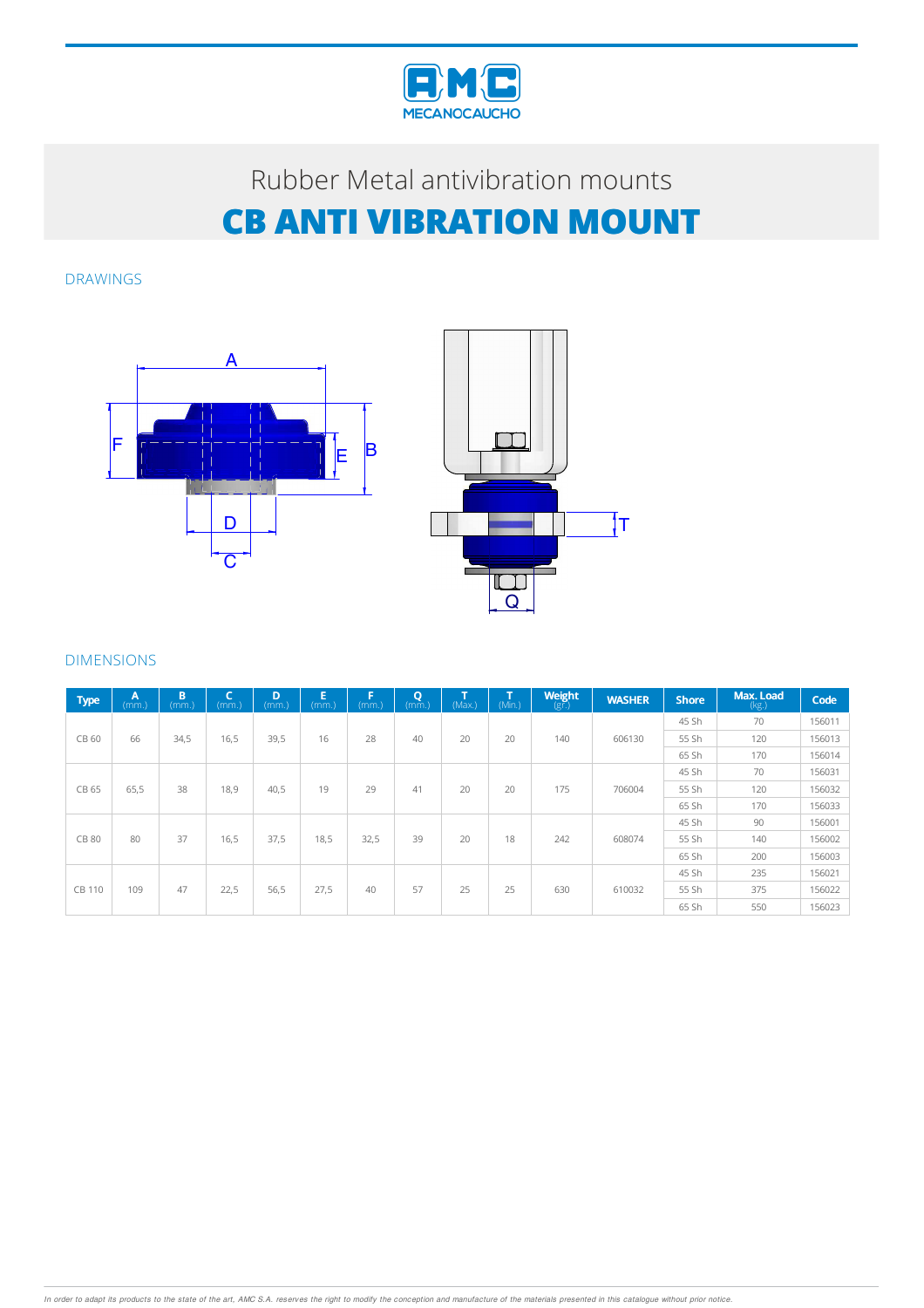

## Rubber Metal antivibration mounts **CB ANTI VIBRATION MOUNT**

### ELASTICAL PROPERTIES